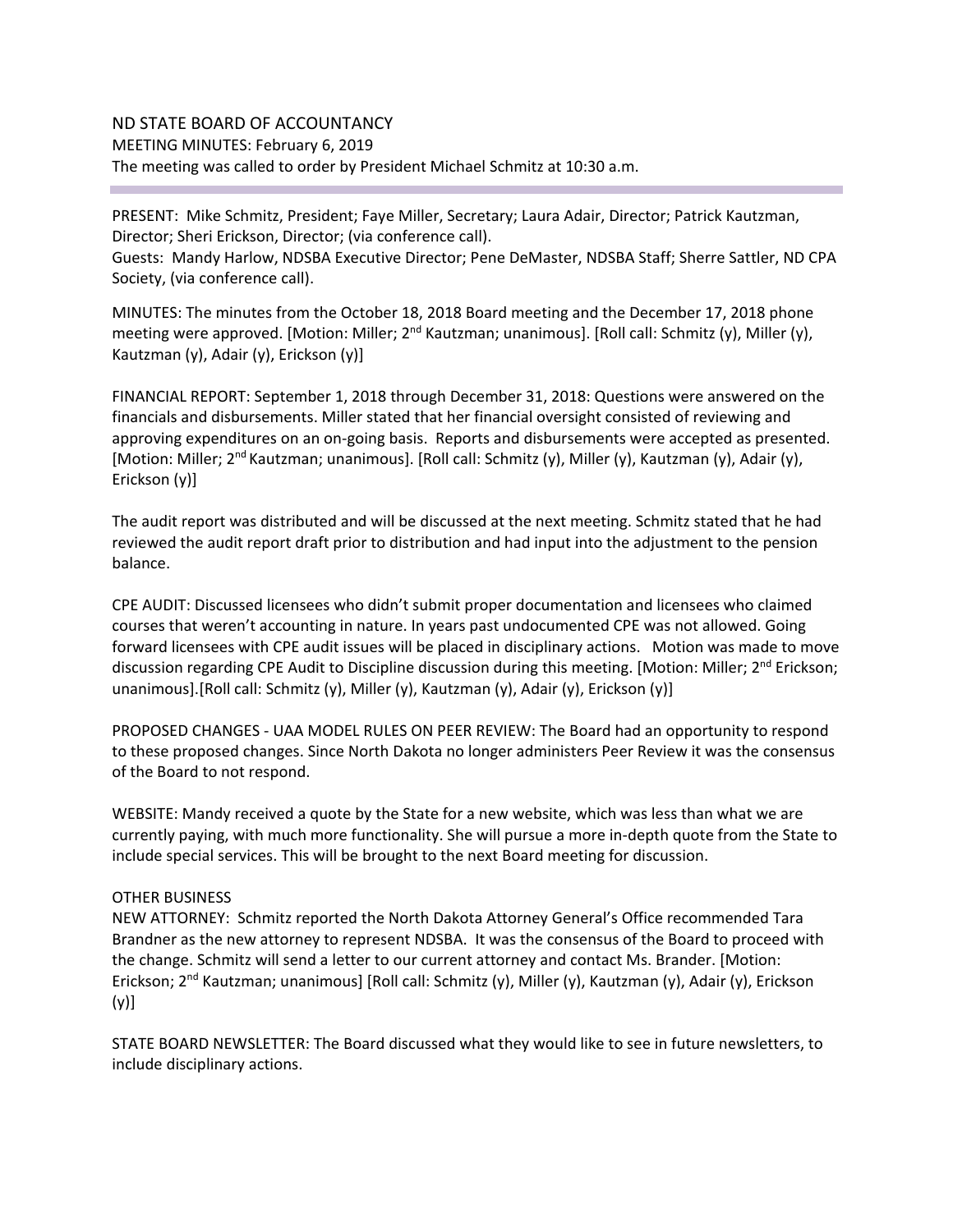REVIEW OF EMPLOYEE POLICIES/MANUAL: Mandy reported her findings on research of other professions' policies. The State recommends using OMB's policies that are applicable. Miller volunteered to review OMB policy and make recommendations.

REINSTATEMENTS: Motion to approve reinstatement request from Nolte for non-renewal [Motion: Kautzman; 2<sup>nd</sup> Adair; unanimous]. [Roll call: Schmitz (y), Miller (y), Kautzman (y), Adair (y), Erickson (y)]

SPECIAL APPLICATION ISSUES: Candidate requested a special accommodation for time and a half allowed for the exam, documentation was provided. The additional cost is \$25 per exam. Mandy reported that one candidate requesting special accommodation sat for the exam over 30 times and the Board paid for all extra costs. Ms. Brandner should be contacted to see if the additional cost could be passed on to the candidate and also if a limit could be set for the number of times the special accommodation would be allowed at no extra charge to the candidate. Motion to approve accommodation request. [Motion: Kautzman; 2<sup>nd</sup> Miller; unanimous]. [Roll call: Schmitz (y), Miller (y), Kautzman (y), Adair (y), Erickson (y)]

MISCELLANEOUS: Mandy reported on a firm performing compilations without having peer review completed. Motion to move discussion to disciplinary action [Motion: Miller;  $2<sup>nd</sup>$  Kautzman; unanimous]. [Roll call: Schmitz (y), Miller (y), Kautzman (y), Adair (y), Erickson (y)]

EQUIPMENT BUDGET: Discussion was held to increase the budget to purchase equipment and software. Motion was made to purchase needed equipment and software not to exceed \$8,000 [Motion: Miller; 2<sup>nd</sup> Erickson; unanimous]. [Roll call: Schmitz (y), Miller (y), Kautzman (y), Adair (y), Erickson (y)]

MISCELLANEOUS: Schmitz gave an update of the bills in the legislative session that may affect the profession. Miller gave an update from the NASBA Regional Directors' meeting and reported concerns from other States regarding non-CPAs using the CGMA designation in the United States.

Discussion was held on what it would take to change our rules to implement continuous testing for the CPA exam. NASBA/AICPA are hoping to put this into effect by 2020.

Mandy will check into NASBA's CPE tracker program.

The Board recessed at 12:00 p.m. to Executive Session to discuss complaints. Sherre Sattler left the meeting.

EXECUTIVE SESSION REVIEW AND DISCUSSION OF COMPLAINTS: 2017-10; 2018-5;2018-6; 2018-7; 2018-8; 2018-9; 2019-1;2019-2; 2019-3; 2019-4; 2019-5.

The Board closed the Executive Session and reconvened the Regular Session of the Board at 1:30 p.m.

DISCIPLINARY ACTIONS:

2017-10: Motion for revocation of CPA certificate. [Motion: Kautzman; Erickson 2<sup>nd</sup>: unanimous]. [Roll call: Schmitz (y), Miller (y), Kautzman (y), Adair (y), Erickson (y)]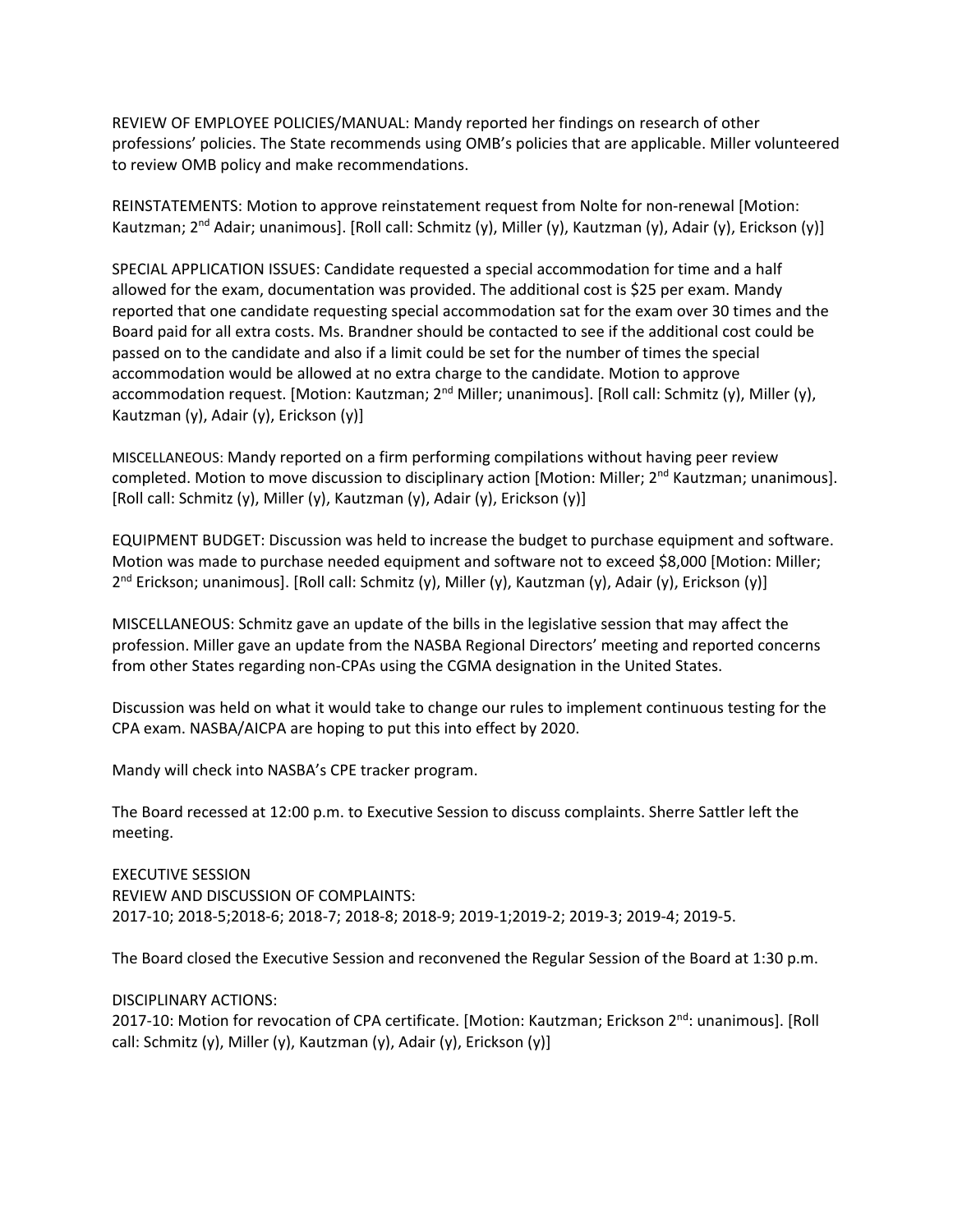2018-5: Motion to close complaint. The Board sees no findings of gross negligence, or fraud. Legal counsel will communicate this to both parties. [Motion: Kautzman; Adair 2<sup>nd</sup>; unanimous]. [Roll call: Schmitz (y), Miller (y), Kautzman (y), Adair (y), Erickson (y)] Case Closed

2018-6: Motion to close case [Motion: Erickson; Kautzman 2<sup>nd</sup>: unanimous]. [Roll call: Schmitz (y), Miller (y), Kautzman (y), Adair (y), Erickson (y)]

2018-7: Motion to close case [Motion: Erickson; Kautzman 2<sup>nd</sup>: unanimous]. [Roll call: Schmitz (y), Miller (y), Kautzman (y), Adair (y), Erickson (y)]

2018-8: Attorney will communicate with party to disclose they are not a CPA firm and not a CPA on website and all advertising. The Board will request a signed statement from the party. [Motion: Miller; Kautzman 2<sup>nd</sup>: unanimous]. [Roll call: Schmitz (y), Miller (y), Kautzman (y), Adair (y), Erickson (y)]

2018-9: Motion to close complaint. The Board sees no findings of gross negligence, or fraud. Legal counsel will communicate this to both parties [Motion: Kautzman; Miller 2<sup>nd</sup>: unanimous]. [Roll call: Schmitz (y), Miller (y), Kautzman (y), Adair (y), Erickson (y)]

2019-1: Attorney will communicate with party to disclose they are not a CPA firm and not a CPA on website and all advertising. The Board will request a signed acknowledgment statement from the party. [Motion: Kautzman; Miller 2<sup>nd</sup>: unanimous]. [Roll call: Schmitz (y), Miller (y), Kautzman (y), Adair (y), Erickson (y)]

2019-2: Motion to close complaint. The Board sees no findings of gross negligence, or fraud. Legal counsel will communicate this to both parties [Motion: Kautzman; Adair 2<sup>nd</sup>: unanimous]. [Roll call: Schmitz (y), Miller (y), Kautzman (y), Adair (y), Erickson (y)]

2019-3: Motion to fine CPA \$1,000, CPA cannot hold out as a CPA until delinquent CPE hours are completed, and has 30 days to provide proof CPE hours are completed. This will not be published. [Motion: Kautzman; Adair 2<sup>nd</sup>; unanimous]. [Roll call: Schmitz (y), Miller (y), Kautzman (y), Adair (y), Erickson (y)]

2019-4: Motion for attorney to request signed statement that the licensee will not hold out until CPE documentation is provided [Motion: Schmitz; Miller  $2^{nd}$ ; unanimous]. [Roll call: Schmitz (y), Miller (y), Kautzman (y), Adair (y), Erickson (y)]

2019-5: Motion for a \$300 fine for falsifying CPE report, \$200 fine for late completion of CPE and 6 hours of ethics CPE to be completed within 30 days. [Motion: Miller; Kautzman 2<sup>nd</sup>: unanimous]. [Roll call: Schmitz (y), Miller (y), Kautzman (y), Adair (y), Erickson (y)]

\_\_\_\_\_\_\_\_\_\_\_\_\_\_\_\_\_\_ \_\_\_\_\_\_\_\_

ADJOURNED: 2:03 p.m.

**Secretary** Date **Date**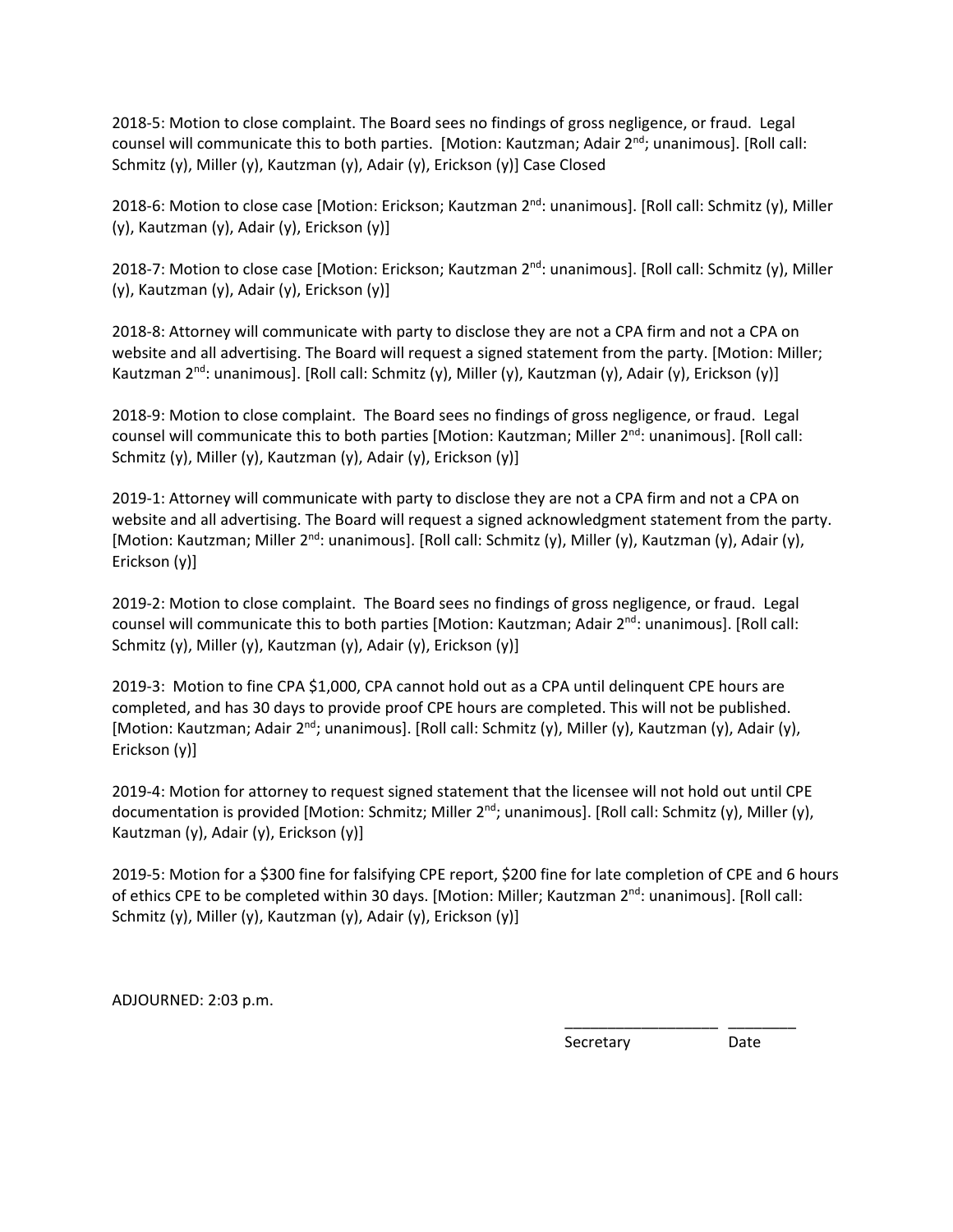# ND STATE BOARD OF ACCOUNTANCY MEETING MINUTES: March 12, 2019 The meeting was called to order by President Michael Schmitz at 9:00a.m.

PRESENT: Mike Schmitz, President; Faye Miller, Secretary; Laura Adair, Director; Patrick Kautzman, Director; Sheri Erickson, Director;

Guests: Mandy Harlow, NDSBA Executive Director; Pene DeMaster, NDSBA Staff; Tara Brandner, NDSBA Attorney, Nici Meyer, Litigation Attorney

At the February 6, 2019 meeting the Board voted to revoke Rene Johnson's CPA license. Once Ms. Johnson received notification of revocation she requested a hearing. Nici Meyer was introduced as the litigation attorney from the Attorney General's office. Ms. Meyer is in the process of serving Ms. Johnson with the formal complaint and that will give Ms. Johnson 20 days to respond. ALJ will be assigned and a hearing date will be set.

Ms. Meyer will look into whether or not Ms. Johnson is looking to appeal her felony conviction. Ms. Meyer believes the hearing will be in the April/May timeframe. We will need a Board representative to attend the hearing.

Motion for President Michael Schmitz to be the Board representative. [Motion: Sheri; Laura 2<sup>nd</sup>; unanimous]. [Roll call: Schmitz (y), Miller (y), Kautzman (y), Adair (y), Erickson (y)]

Ms. Brandner and Ms. Meyer will provide updates as they are available to the Board.

ADJOURNED: 9:32 a.m.

\_\_\_\_\_\_\_\_\_\_\_\_\_\_\_\_\_\_ \_\_\_\_\_\_\_\_ **Secretary** Date **Date**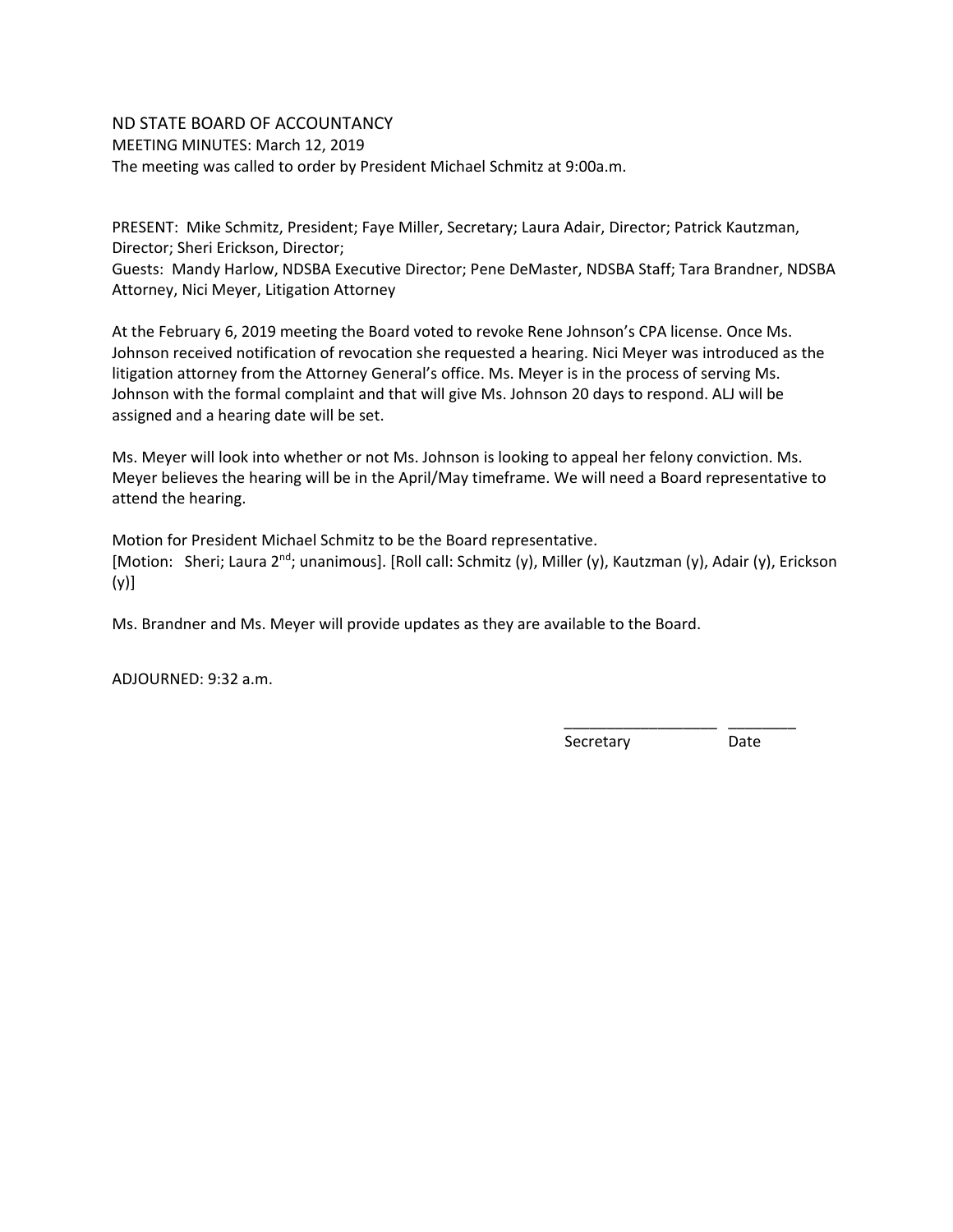#### MEETING MINUTES: April 23, 2019

The meeting was called to order by President Michael Schmitz at 10:00 am.

PRESENT: Mike Schmitz, President, Faye Miller, Secretary, Laura Adair, Director, Patrick Kautzman, Director, Sheri Erickson, Director, Mandy Harlow, Executive Director, Pene DeMaster, NDSBA Staff, Tara Bradner, NDSBA Attorney, Sherre Sattler, ND CPA Society

INTRODUCTIONS: Tara Bradner was hired as the new state board attorney. Ms. Bradner has been with the Attorney General's office for the past 3 years.

MINUTES: The minutes from the February meeting and March special board meeting were approved with amendment "un-supported CPE not allowed". [Motion: Miller; 2<sup>nd</sup> Kautzman; unanimous]. [Roll call: Schmitz (y), Miller (y), Kautzman (y), Adair (y), Erickson (y)]

FINANCIAL REPORT: Approval of Disbursements: [Motion: Miller; 2<sup>nd</sup> Kautzman; unanimous]. [Roll call: Schmitz (y), Miller (y), Kautzman (y), Adair (y), Erickson (y)]

FINANCIAL OVERSIGHT UPDATE: Faye Miller, Secretary, gave an update.

AUDIT REPORT: [Motion: Miller; 2<sup>nd</sup> Erickson; unanimous]. [Roll call: Schmitz (y), Miller (y), Kautzman (y), Adair (y), Erickson (y)]

WEBSITE: Mandy reported on a possible new website. \$1,416 Phase One, plus \$55 month. Board directed staff to move to new state platform website Phase One: [Motion: Erickson; 2<sup>nd</sup> Adair; unanimous]. [Roll call: Schmitz (y), Miller (y), Kautzman (y), Adair (y), Erickson (y)]

2019 BUDGET: Motion to approve budget as presented with three changes. Faye discussed availability of NASBA Scholarships. [Motion: Miller; 2<sup>nd</sup> Kautzman; unanimous]. [Roll call: Schmitz (y), Miller (y), Kautzman (y), Adair (y), Erickson (y)]

STAFF COMPENSATION: Mandy spoke on the progress and improvements the staff have made since separating from the Society. Patrick and Faye gave positive feedback on the improvements made so far. Mike recommended staff receive evaluation-based pay increases. Tara will reach out to North Dakota state Human Resources for evaluation forms. Staff are to complete evaluations on each other and send to the board members prior to a special meeting to discuss staff compensation. A special meeting will be called the first part of June to discuss the evaluations and determine pay increases for staff. [Motion: Miller; 2<sup>nd</sup> Kautzman; unanimous]. [Roll call: Schmitz (y), Miller (y), Kautzman (y), Adair (y), Erickson (y)]

OTHER BUSINESS:

EMPLOYEE HAND BOOK: tabled

REINSTATEMENT FEE AND SPECIAL APPLICATIONS: none at this time

LEGISLATIVE UPDATE: Mike and Tara reported. Ten bills went through the legislature this year that had to do with boards. The session ended with a single bill passed that provides military spouses' mobility to practice in other states.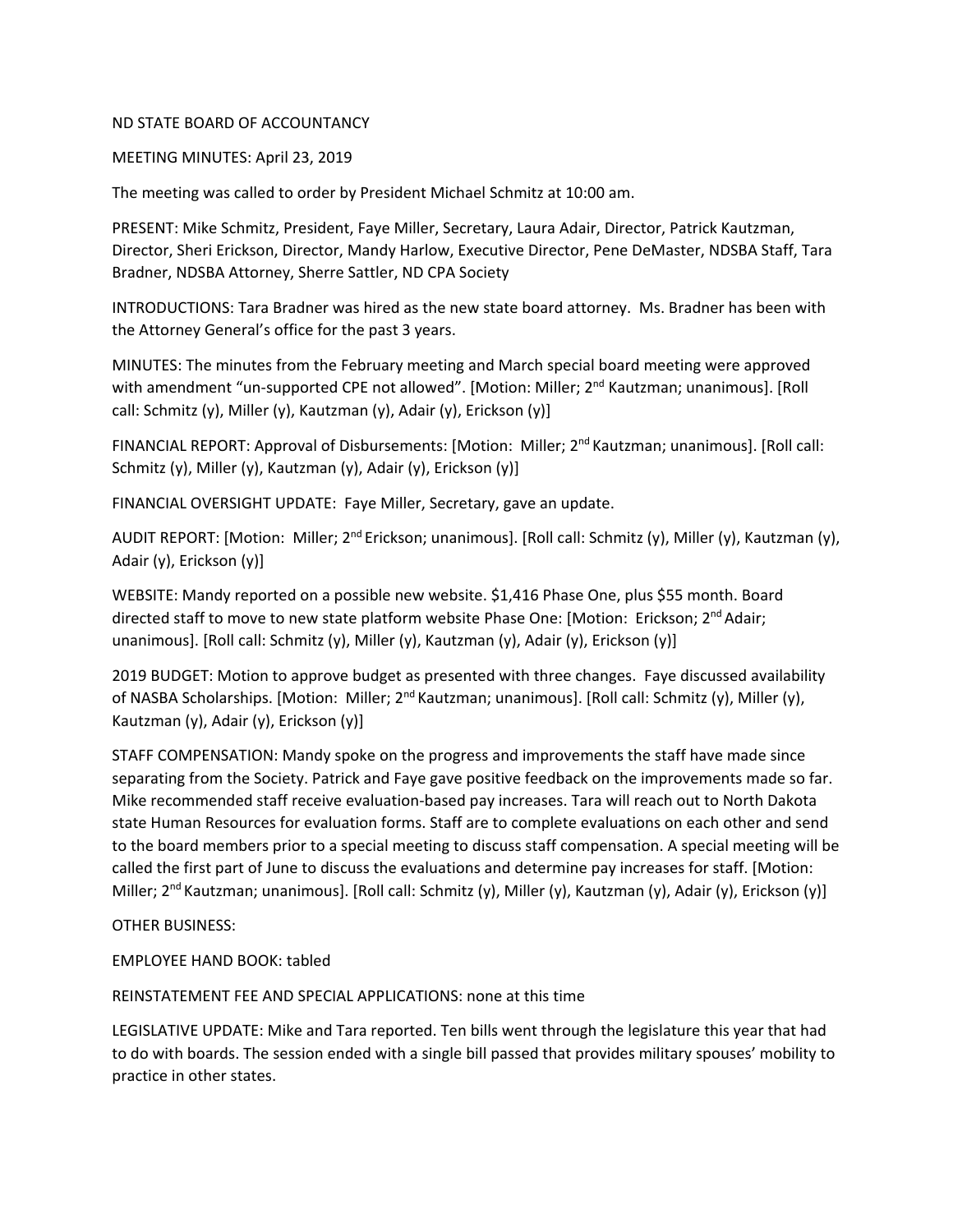ADA ACCOMMODATIONS: The board is required to provide ADA Accommodations without any additional assessments to the candidate. A form letter will be drafted that mimics NASBA's ADA form to ensure fairness to all candidates. Mandy stated that the office was not notified of Prometric sites' closures due to impending weather and will request notification from Prometric in situations where the Prometric sites close.

CPE TRACKER: A conference call is scheduled the first week of June for a demonstration of the free service offered by NASBA. The service allows board members to continue performing random CPE audits; however, if requested NASBA will perform each audit for \$80. Mandy recommended that CPAs be required to upload CPE records to NASBA's CPE Tracker portal in the future.

REINSTATEMENT FEE: Recommendation was made to increase fees from \$100 plus \$85 license fee to \$150 plus \$85 license fee to cover costs associated with background checks and staff time: [Motion: Erickson; 2<sup>nd</sup> Miller; unanimous]. [Roll call: Schmitz (y), Miller (y), Kautzman (y), Adair (y), Erickson (y)]

NASBA ETHICS: NASBA has developed three on-line Ethics courses which some states are requiring as disciplinary action for infractions such as non- renewal of CPE, etc. The courses cannot be counted as CPE. There is no cost to NDSBA for NASBA to format an additional course which would be specific to North Dakota's regulations. The licensee would have to pay \$250 for the first three courses. If all four courses are required, the cost would be \$400. Faye recommended requesting NASBA to develop the fourth course now, rather than waiting. All costs the licensee would incur would be payable to NASBA Center for Public Trust, which helps fund student ethics programs.

STATE BOARD EMAIL: Mandy and Pene have already moved from the Pioneer platform to the ND State email system. The fee to include board members is \$5.80 per month for each member. Motion to add board member email addresses. [Motion: Erickson; 2<sup>nd</sup> Miller; unanimous]. [Roll call: Schmitz (y), Miller (y), Kautzman (y), Adair (y), Erickson (y)]

RULE CHANGE: To include continuous testing would involve changing the line in the rules that refers to "an applicant may not retake any section within the same window ", as there will no longer be testing windows. Mike will check to see if there are any references to this in the Law. NASBA has proposed rule change language. Mike wants to move forward with this at the July board meeting to remove barriers to entering the CPA profession in North Dakota.

MEAL COMPENSATION: Tara stated she did not believe board members' meals were allowed to be provided or reimbursed under current Law. There is a potential to change the Law or have the cost of meals deducted from board meeting stipends. It was the consensus of the board members to fund their own meals.

# COMPLAINTS:

2017-10: Attorney of licensee says conviction is not final as it is in the appeal process. Does the North Dakota State Board of Accountancy want to update the complaint and change language to include language stating that the board reviewed all documentation? The board decided to go ahead with updating the complaint. Tara will draft changes and the board will hold a special meeting next week via conference all with the AG's office.

2018-8 CLOSED

2019-1 CLOSED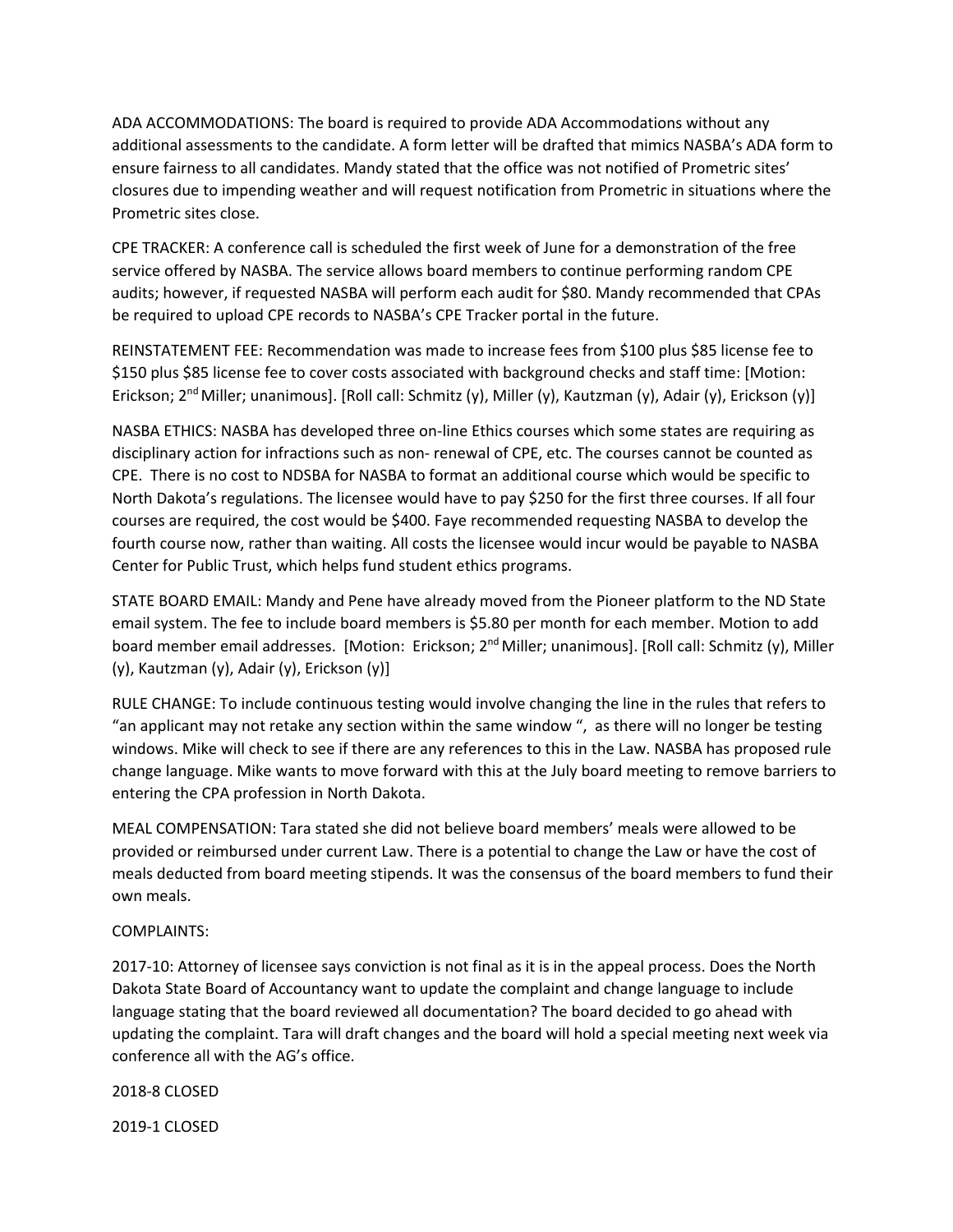2019-3 & 2019-4: Disciplinary action was completed in cases 2019-3 and 2019-4. Motion to close cases: [Motion: Kautzman; 2nd Erickson; unanimous]. [Roll call: Schmitz (y), Miller (y), Kautzman (y), Adair (y), Erickson (y)]

Future registrations forms will include language stating the licensee affirms they have successfully completed the required CPE during the licensing period and if audited agrees to provide documentation to verify they have met the requirements as claimed. If the Board concludes the licensee has not complied with the requirements, the licensee agrees to waive their right to an administrative hearing and appeal and agrees that the Board may issue an order taking disciplinary action against their license. The licensee must sign the form as part of the registration process.

2019-7: Compliant was just received. Mandy will notify CPA of complaint and ask for a response. It will be presented at the July board meeting.

2019-6: Non-Compliance of Peer Review: Continues to practice. The peer reviewer received engagement letter, but no other contact has been established. Motion to give \$1,000 fine and cease and desist from any further attest engagements effective immediately until successfully passed peer review.: [Motion: Kautzman; 2<sup>nd</sup> Adair; unanimous]. [Roll call: Schmitz (y), Miller (y), Kautzman (y), Adair (y), Erickson (y)]

A request was made to reopen case 2018-9. After discussion the Board decided to not reopen the case.

\_\_\_\_\_\_\_\_\_\_\_\_\_\_\_\_\_\_ \_\_\_\_\_\_\_\_

Adjourned 12:23 pm.

**Secretary** Date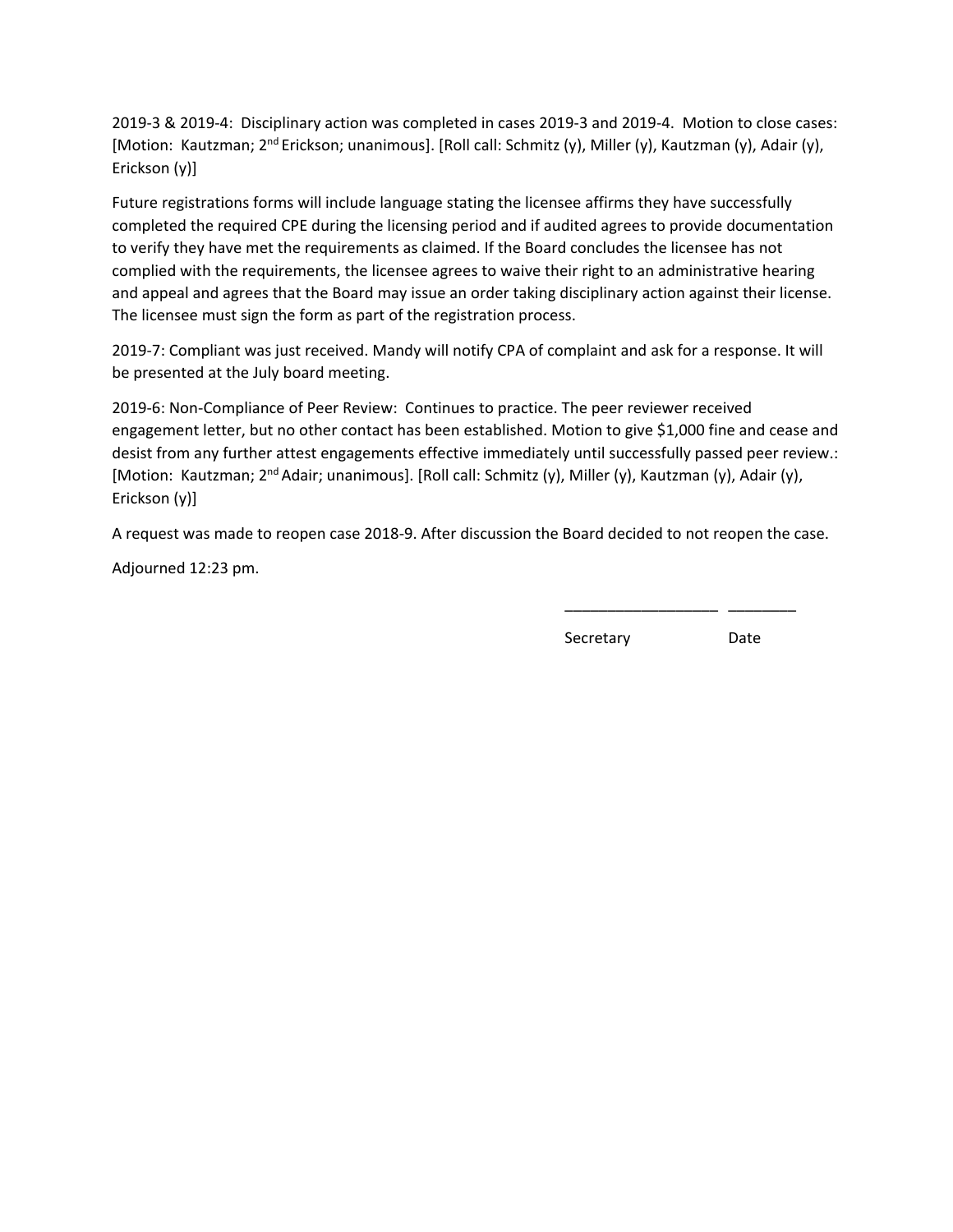PRESENT: Mike Schmitz, President, Faye Miller, Secretary, Laura Adair, Director, Patrick Kautzman, Director, Sheri Erickson, Director, Mandy Harlow, Executive Director, Pene DeMaster, NDSBA Staff, Tara Brandner, Attorney, Nici Meyer, Attorney

Case 2017-10 Nici's recommendation, they did file an appeal of wire fraud conviction. Conviction is not final until appeal is affirmed. Not to move forward could take 8 months to a year for an outcome.

1. Stay the course to wait for outcome of appeal,

2. Offer a settlement- agrees not to practice during appeal process.

3. Could close this case an open another complaint. Obtain evidence from Federal Prosecutor go through court documents to see if there is evidence of fraud. Could take 3 to 4 months.

Nici thinks we can't proceed with this administrative complaint with the appeal. Don't dismiss this case until we know we can go forward with a new case. Prove dishonesty fraud or gross negligence Base discipline on her actions not the outcome of the court case.

If option 3 then no board action is necessary at this time. Patrick, Sheri, Faye, Mike and Laura to proceed with option 3.

Nici will try to obtain information on the case. Once she has the evidence the board will meet again to review material and decide how to proceed.

 $\overline{\phantom{a}}$  , and the contract of the contract of the contract of the contract of the contract of the contract of the contract of the contract of the contract of the contract of the contract of the contract of the contrac

ADJOURNED: 9:21 AM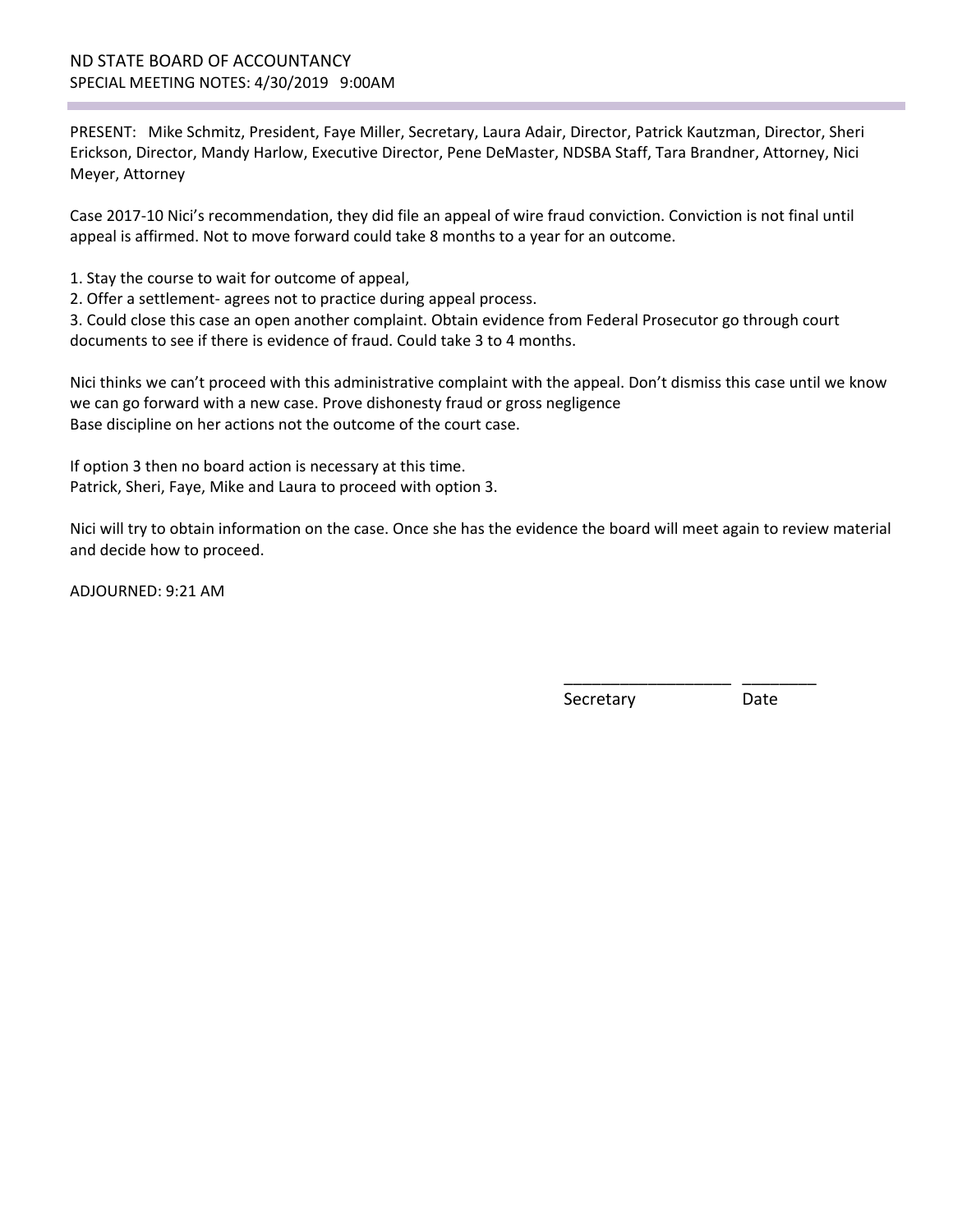# ND STATE BOARD OF ACCOUNTANCY SPECIAL MEETING MINUTES: May 30, 2019 1:30 PM CONFERENCE CALL

PRESENT: Mike Schmitz, President, Faye Miller, Secretary, Laura Adair, Director, Patrick Kautzman, Director, Sheri Erickson, Director, Mandy Harlow, Executive Director

The meeting via conference call was called to order by President Mike Schmitz, with all board members present, in addition to Mandy Harlow, Executive Director.

Mandy Harlow reviewed Pene DeMaster's annual performance and stated that Pene is doing a great job meeting her expectations, and exceeding them in some areas. Mandy noted she is coaching Pene to work more diligently for accuracy and to strive to have less errors in her work quality. Board members noted they had been satisfied with Pene's performance.

The recent error on the annual license renewal was discussed. It was understood that with only two employees on staff things can get overlooked. It was agreed to have a board member assist with review of outgoing documents going forward. Mandy left the call. All board members terminated the call and called in again to continue the evaluation of Mandy.

All Board Members expressed their appreciation for the smooth transition that Mandy had lead. It was noted that Mandy had provided great leadership in making changes where needed to office procedures and technology. All Board Members agreed that she was doing a great job. Suggestions for improved accuracy was noted. Pene had also provided written feedback regarding Mandy's performance and indicated Mandy had exceeded her expectations in communication, teamwork, dependability, managing change and improvement and quality of work.

A motion was made by Faye Miller and seconded by Sheri Erickson to increase Pene DeMaster's pay as follows: Motion Carried Unanimously.

| Current Base Pay                           | \$41,340.00 |
|--------------------------------------------|-------------|
| <b>COLA and Merit Adjustment</b>           | \$1,654.00  |
| Adjustment Base Pay Effective July 1, 2019 | \$42,994.00 |
| One Time Bonus for Transition              | \$250.00    |

A motion was made by Faye Miller and seconded by Sheri Erickson to increase Mandy Harlow's pay as follows: Motion Carried Unanimously.

 $\overline{\phantom{a}}$  , and the contract of the contract of the contract of the contract of the contract of the contract of the contract of the contract of the contract of the contract of the contract of the contract of the contrac

| <b>Current Base Pay</b>                    | \$55,000.00 |
|--------------------------------------------|-------------|
| <b>COLA and Merit Adjustment</b>           | \$2,200.00  |
| Adjustment Base Pay Effective July 1, 2019 | \$57,200.00 |
| One Time Bonus for Transition              | \$1,000.00  |

ADJOURNED: 2:45 PM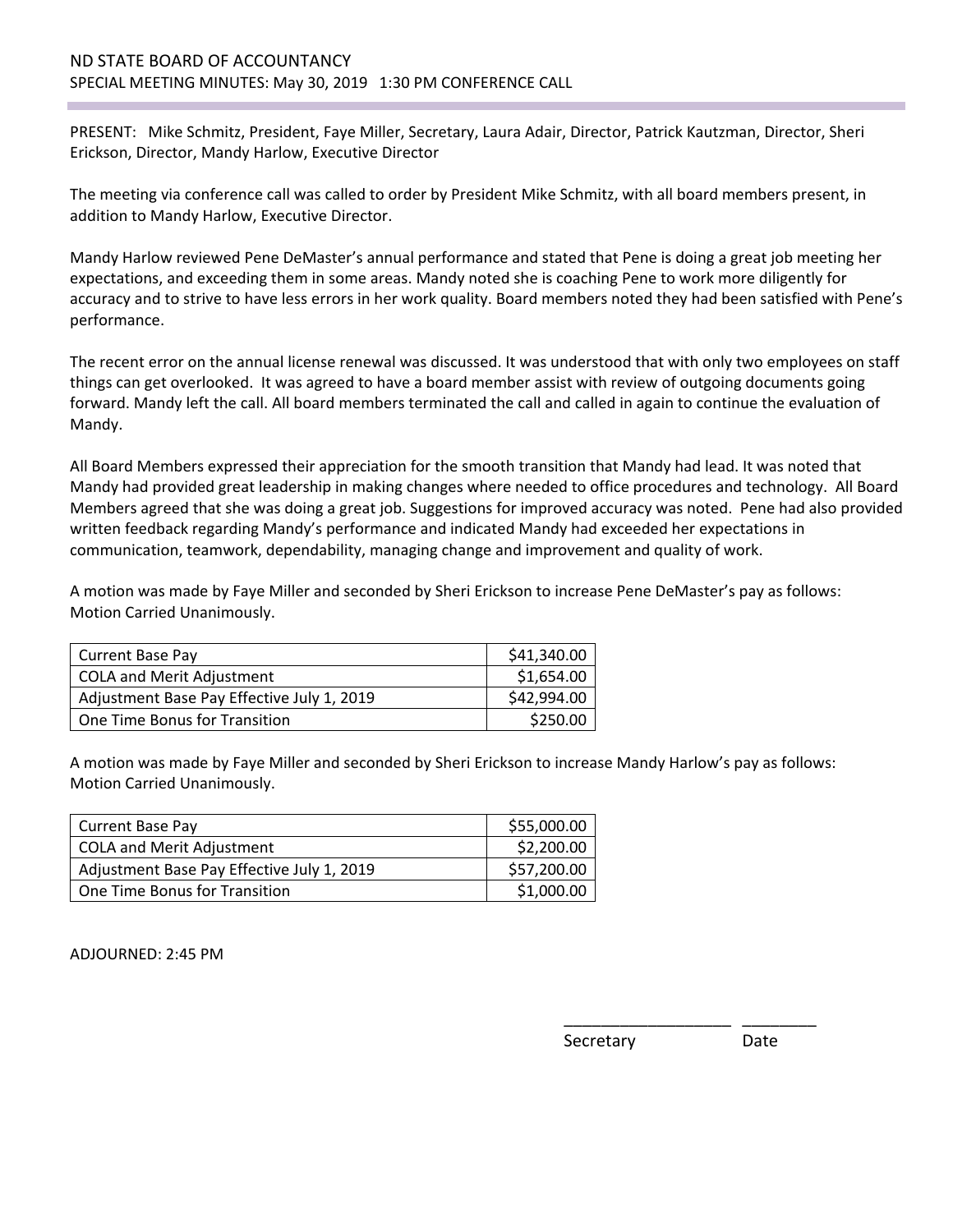# MEETING MINUTES: July 16, 2019

The meeting was called to order by President Michael Schmitz at 10:00 am.

PRESENT: Mike Schmitz, President, Faye Miller, Secretary, Laura Adair, Director, Patrick Kautzman, Director, Sherri Erickson, Director (via conference call), Mandy Harlow, Executive Director, Pene DeMaster, NDSBA Staff, Tara Brandner, NDSBA Attorney, Steve Britsch, ND CPA Society Member

# ELECTION OF OFFICERS:

Faye Miller nominated Mike Schmitz for President [Motion: Miller; 2<sup>nd</sup> Kautzman; unanimous]. [Roll call: Schmitz (abstained), Miller (y), Kautzman (y), Adair (y), Erickson (y)

Laura Adair nominated Faye Miller for Secretary [Motion: Adair; 2<sup>nd</sup> Kautzman; unanimous]. [Roll call: Schmitz (y), Miller (abstained), Kautzman (y), Adair (y), Erickson (y)]

MINUTES: The minutes from April 23, April 30 and May 30 were moved for approval. [Motion: Miller; 2<sup>nd</sup> Kautzman; unanimous]. [Roll call: Schmitz (y), Miller (y), Kautzman (y), Adair (y), Erickson (y)]

# FINANCIAL REPORT:

DISBURSEMENTS: April 1, 2019 – June 30, 2019 The Board decided to table the financials at this time. There was not enough time between receiving bank statements and the Board meeting to review all financials.

FINANCIAL OVERSIGHT UPDATE: Faye Miller had questions on disbursements. Pene DeMaster will investigate and report back to Faye.

NEW AUDITOR: Mandy reached out to 4 firms for proposals. Brady Martz was the only firm to submit a proposal. Motion was made to take option 2, which is a three-year proposal. [Motion: Miller;  $2^{nd}$  Kautzman; unanimous]. [Roll call: Schmitz (y), Miller (y), Kautzman (y), Adair (y), Erickson (y)]

RULE CHANGE: Motion to move forward with a rule change to be compliant by July 2020 with continuous testing (language in option 1) [Motion: Miller;  $2^{nd}$  Adair; unanimous]. [Roll call: Schmitz (y), Miller (y), Kautzman (y), Adair (y), Erickson (y)]

FUTURE STATE BOARD APPOINTMENTS: The Board will form their own nominating committee each year to put forth names to the governor for State Board appointment. The board has an obligation to put three names forward Each year

CPE: CPE Completion and Fines: deadline to complete CPE June 30 and must be reported June 30. The Board will make allowing paperwork to be submitted until July 31. Motion to change late filing fee to \$100 on reports submitted after July 31, 2020. [Motion: Schmitz; 2<sup>nd</sup> Kautzman; unanimous]. [Roll call: Schmitz (y), Miller (y), Kautzman (y), Adair (y), Erickson (y)]

#### OTHER BUSINESS:

The Board members requested a new look to the 2019 – 2020 CPE Registration forms to include language for late filing fees increase.

Faye Miller is still working with Mandy Harlow on the employee manual. Vaaler Insurance offered to review the policy for free.

New NASBA Ethics course to be highlighted in the next issue of the North Dakota State Board of Accountancy Newsletter.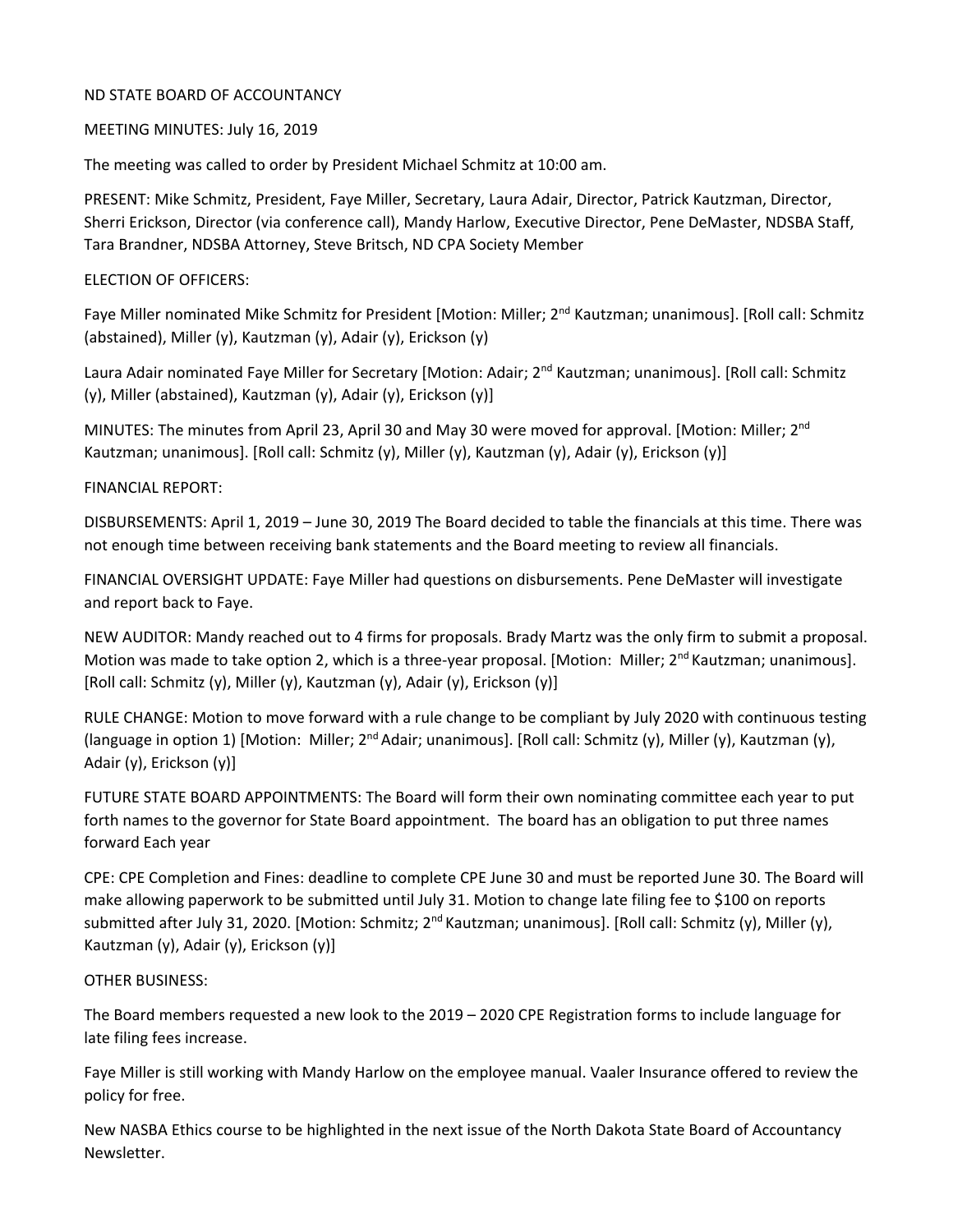REINSTATEMENTS: approved for Duane Kabanuk and Brandon Wallace Motion to reinstate [Motion: Schmitz; 2<sup>nd</sup> Kautzman; unanimous]. [Roll call: Schmitz (y), Miller (y), Kautzman (y), Adair (y), Erickson (y)]

SPECIAL ACCOMMODATIONS: Candidate submitted proper paperwork to request an exam accommodation Approved [Motion: Miller; 2<sup>nd</sup> Kautzman; unanimous]. [Roll call: Schmitz (y), Miller (y), Kautzman (y), Adair (y), Erickson (y)]

SALES TAX: North Dakota State Board of Accountancy is tax exempt. Going forward North Dakota State Board of Accountancy will provide certificate to vendors to obtain tax exempt status.

OPEN MEETING RULES: An open meetings guide was provided in the meeting packets. Training was offered to the North Dakota State Board of Accountancy members. Mandy will send out information when available.

CONVENTION: What is the State Board of Accountancy's role in the North Dakota CPA Society's convention? North Dakota State Board of Accountancy will give the ND CPA Society exam information needed for them to award a high score award. A representative from the State Board will attend the Convention and do the Oath ceremony.

PEER REVIEW: Mandy reported that there were some firms that had not yet reported their peer review report that was due 6/30/2019. All results will be brought to the October meeting.

The Board recessed at 12:00 p.m. to Executive Session to discuss complaints. Steven Britsch left the meeting.

EXECUTIVE SESSION

REVIEW AND DISCUSSION OF COMPLAINTS:

2017-10, 2019-6, 2019-7

The Board closed the Executive Session and reconvened the Regular Session of the Board at 12:30 p.m.

DISCIPLINARY ACTIONS:

2017-10: motion to move to special meeting for attorney client consultation. [Motion: Miller; 2<sup>nd</sup> Kautzman; unanimous]. [Roll call: Schmitz (y), Miller (y), Kautzman (y), Adair (y), Erickson (y)]

2019-6 Disciplinary action was issued. [Motion: Schmitz; 2<sup>nd</sup> Kautzman; unanimous]. [Roll call: Schmitz (y), Miller (y), Kautzman (y), Adair (y), Erickson (y)]

2019-7 motion to dismiss [Motion: Kautzman; 2<sup>nd</sup> Miller; unanimous]. [Roll call: Schmitz (y), Miller (y), Kautzman (y), Adair (y), Erickson (y)]

Discussion of open meeting rules FARB training. Sandy in AG office offers open meeting policy.

 $\frac{1}{2}$  , and the contract of the contract of the contract of the contract of the contract of the contract of the contract of the contract of the contract of the contract of the contract of the contract of the contract

Adjourned 12:44 pm.

**Secretary** Date **Date**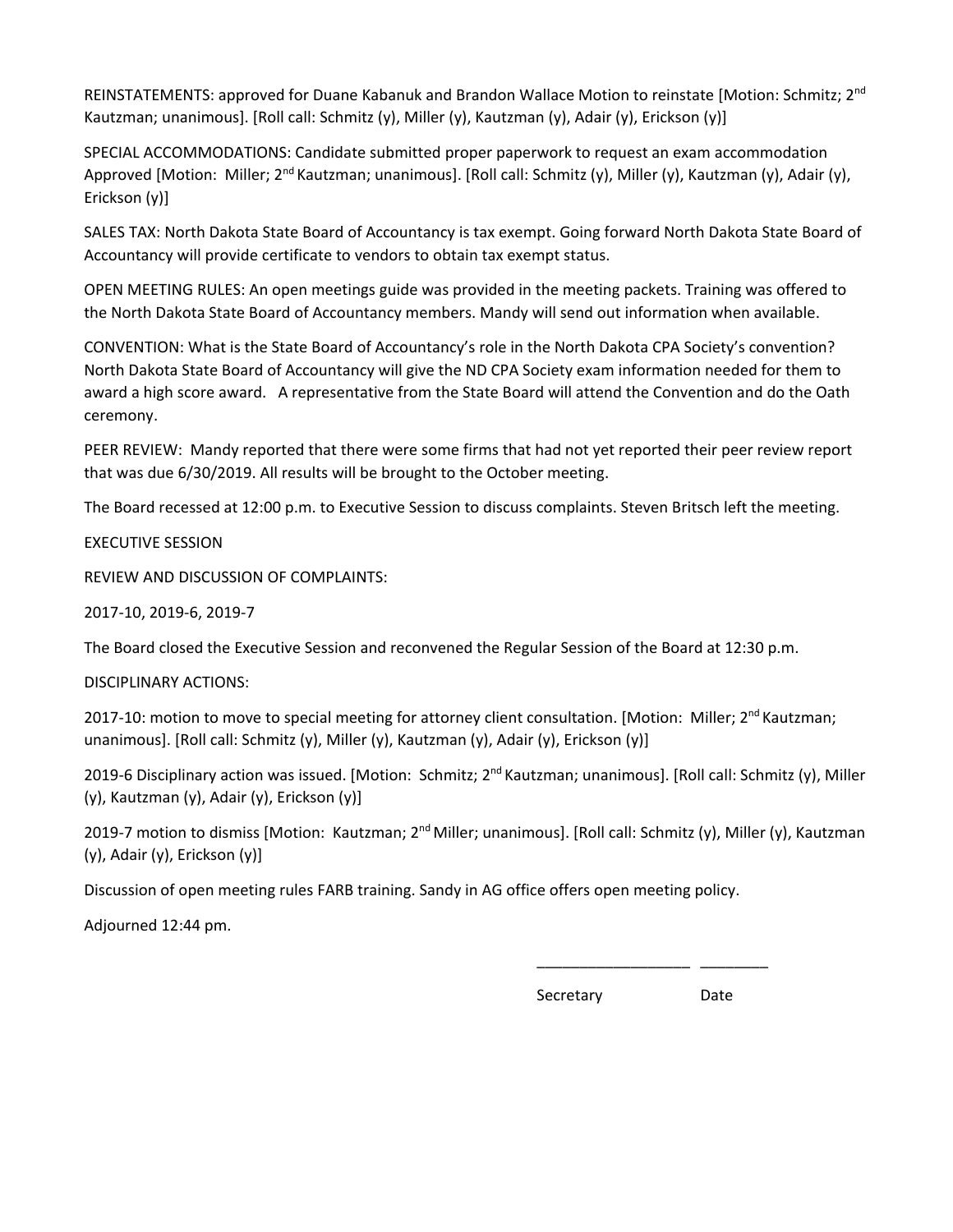MEETING MINUTES: August 1, 2019

The meeting was called to order by President Michael Schmitz at 2:00 pm.

PRESENT: Mike Schmitz, President, Faye Miller, Secretary, Laura Adair, Director, Patrick Kautzman, Director, Sheri Erickson, Director, Mandy Harlow, Executive Director, Pene DeMaster, NDSBA Staff, Tara Brandner, NDSBA Attorney, Nici Meyer, Attorney

EXECUTIVE SESSION N.D.C.C. 44-04-19.1 Attorney client consultation

# REVIEW AND DISCUSSION OF COMPLAINTS:

The Board closed the Executive Session and reconvened the Regular Session of the Board at 2:46 p.m.

2017-10: Motion to amend complaint according to NDCC 43-02.2.09 Enforcement against licensees to include 1e. Dishonesty, fraud, or gross negligence in the performance of services as a licensee or in the filing or failure to file the licensee's own income tax returns; h. Conviction of a felony, or of any crime an element of which is dishonesty or fraud, under the laws of the United States, of this state, or of any other state if the acts involved would have constituted a crime under the laws of this state; and i. Performance of any fraudulent act while holding a certificate, license, practice privilege, or permit issued under this chapter or prior law and to give Board legal counsel authority to decide how to proceed to amend complaint or withdraw original complaint and bring new complaint. [Motion: Patrick Kautzman; 2nd Faye Miller; unanimous]. [Roll call: Schmitz (y), Miller (y), Kautzman (y), Adair (y), Erickson (y)

Nici Meyer left the call.

EXECUTIVE SESSION N.D.C.C. 44-04-19.1 Attorney client consultation

REVIEW AND DISCUSSION OF COMPLAINTS:

2:48 pm

The Board closed the Executive Session and reconvened the Regular Session of the Board at 3:05 p.m.

2018-4: Dispensing of the matter of Reinhart. Motion to give Board legal counsel authority to issue a settlement agreement revoking CPA license.

[Motion: Faye Miller; 2nd Patrick Kautzman; unanimous]. [Roll call: Schmitz (y), Miller (y), Kautzman (y), Adair (y), Erickson (y)

 $\mathcal{L}_\text{max} = \frac{1}{2} \sum_{i=1}^n \mathcal{L}_\text{max}(\mathcal{L}_\text{max})$  , where  $\mathcal{L}_\text{max} = \frac{1}{2} \sum_{i=1}^n \mathcal{L}_\text{max}(\mathcal{L}_\text{max})$ 

COMPLAINTS:

Adjourned 3:07 pm.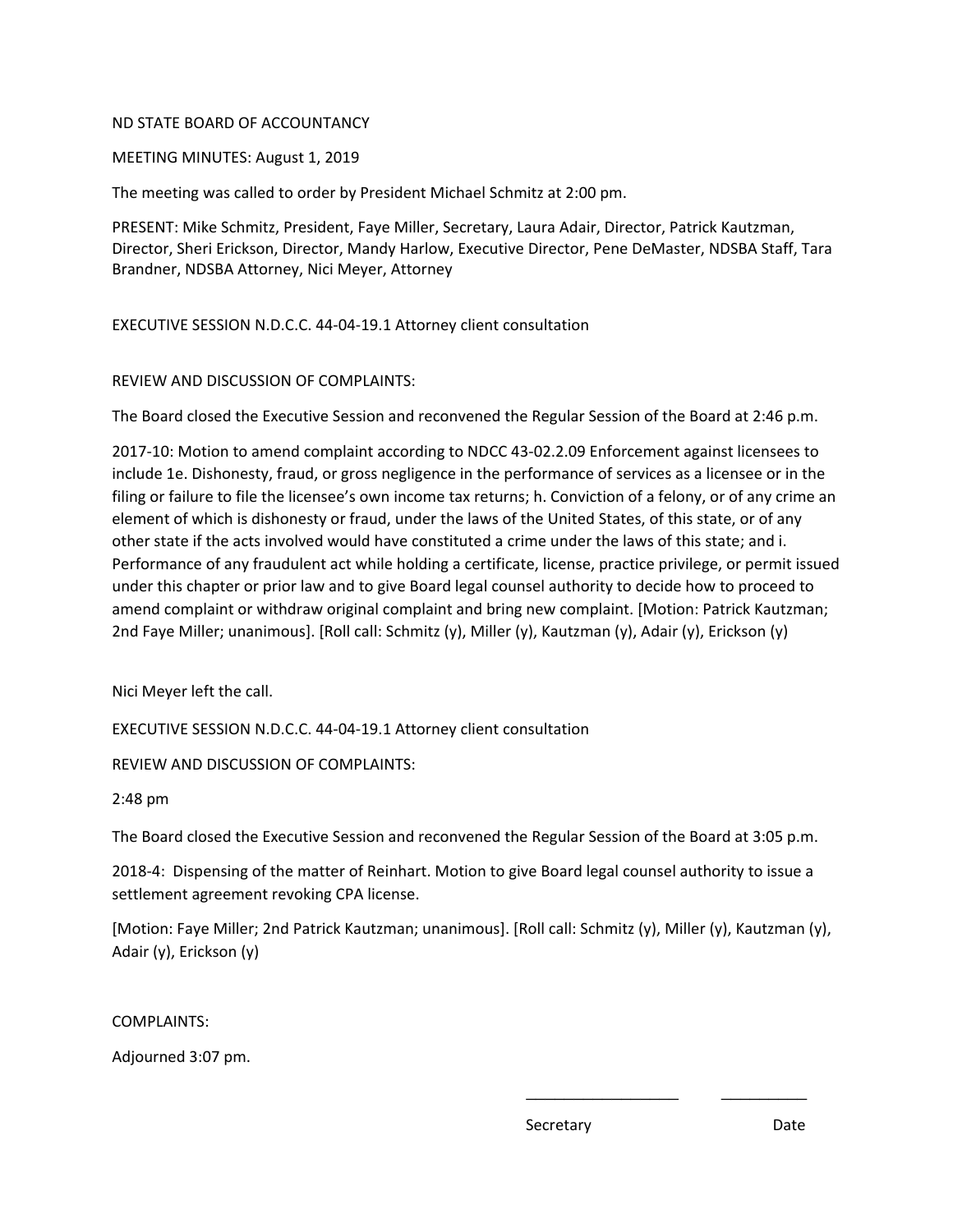# MEETING MINUTES: October 17, 2019

The meeting was called to order by President Michael Schmitz at 10:03 am.

PRESENT: Mike Schmitz, President, Faye Miller, Secretary, Laura Adair, Director, Patrick Kautzman, Director, Sherri Erickson, Director, Mandy Harlow, Executive Director, Pene DeMaster, NDSBA Staff, Tara Brandner, NDSBA Attorney (via conference call), Sherre Sattler, ND CPA Society Executive Director, Clarence Sitter, ND CPA Society President

MINUTES: The minutes from July 2019 were moved for approval. [Motion: Miller;  $2^{nd}$  Kautzman; unanimous]. [Roll call: Schmitz (y), Miller (y), Kautzman (y), Adair (y), Erickson (y)]

FINANCIAL REPORT:

DISBURSEMENTS: April 1, 2019 – June 30, 2019 July – August 31, 2019 Motion to approve disbursements [Motion: Miller; 2<sup>nd</sup> Kautzman; unanimous]. [Roll call: Schmitz (y), Miller (y), Kautzman (y), Adair (y), Erickson (y)]

# FINANCIAL OVERSIGHT UPDATE

Faye Miller Secretary stated there were no issues with the current financial statements and approved them.

RULE CHANGE: Faye Miller and Laura Adair attended the hearing in Bismarck. Clarence Sitter of the ND CPA Society was also in attendance. No comments were made. The hearing is open until October 18, 2019 via mail/email. Once the hearing is closed Mandy will send the packet to the ND Attorney General's Office on October 21<sup>st</sup>. The rule will then go to the legislative council in front of rules committee. Motion to delegate authority to Mike Schmitz to answer any comments that may come in. [Motion: Miller; 2<sup>nd</sup> Kautzman; unanimous]. [Roll call: Schmitz (y), Miller (y), Kautzman (y), Adair (y), Erickson (y)]

FUTURE STATE BOARD APPOINTMENTS: Mike Schmitz reported 3 individuals indicated interest in becoming the next appointed Board Member, Don Morgan, Nichole Lautenschlager and Marci Schorsch. Sheri and Tara recommended a candidate with attest experience. The Board submission goes to Governor in January or February of 2020. Mike Schmitz requested that Pene add another call for candidates in the January edition of the newsletter.

CPE: Tara recommended that disciplinary action be published in our newsletter and website but not in the local newspaper. The Board discussed how to discipline those with late CPE reports and what the consequence would be? Motion to send a disciplinary letter and fine \$1,000.00 to any CPA who does not report by November 1. They must turn in completed CPE within two weeks from date of letter or they will be suspended. [Motion: Miller;  $2^{nd}$  Erickson; unanimous]. [Roll call: Schmitz (y), Miller (y), Kautzman (y), Adair (y), Erickson (y)]

PEER REVIEW: Mandy reported on the completion and submission of Peer Review reports for the 2018-2019 Firm renewal season. There were a handful with a "pass with deficiency" and "fail". Mike recommended a letter be sent to those with a fail only, North Dakota State Board of Accountancy is aware of the firm's "fail" and to encourage them to get their process up to date.

#### OTHER BUSINESS:

Employee policies/manual – Faye disbursed a draft of the manual to the Board. Tara recommends comparing the differences in the new policies to the OMB policies in order to be compliant with the fair labor act. The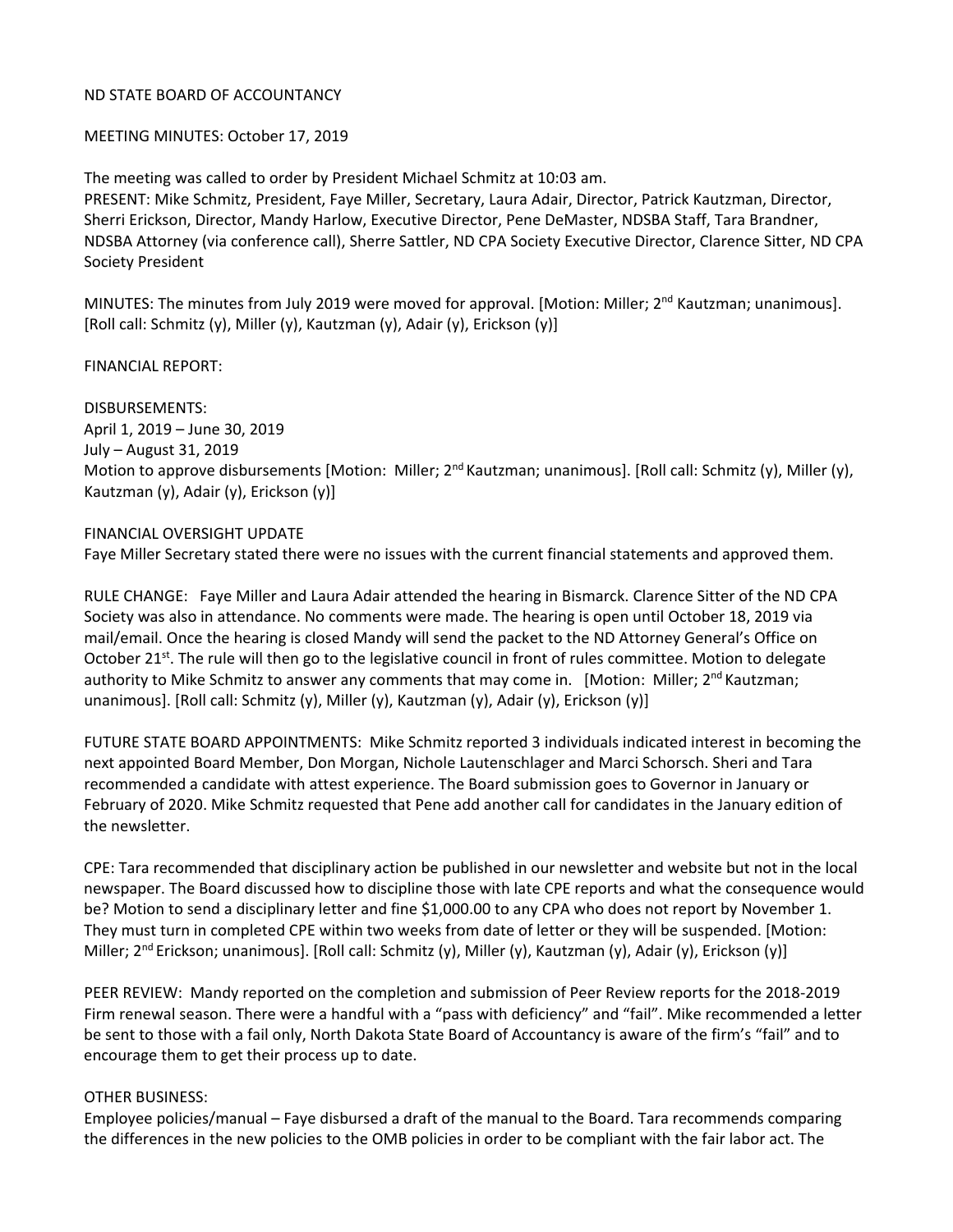Board agrees that the staff needs to be treated as state employees. Tara can run the manual through the state Human Resource division for recommended changes.

Board Travel Reimbursement- Motion for the Board to use OMB policy per diem rates for board travel. Staff will add in state travel chart to expense reimbursement spreadsheet. [Motion: Kautzman; 2<sup>nd</sup> Erickson; unanimous]. [Roll call: Schmitz (y), Miller (y), Kautzman (y), Adair (y), Erickson (y)]

Reinstatements: Motion to reinstate Christa Walkden, Victoria Roth, Alexey Uliyanov, Jeffery Keller, Matthew Olson, and Ashish Tiwari, provided all fee are paid. Press Releases are to be published in North Dakota State Board of Accountancy newsletter and/or website only. [Motion: Kautzman; 2<sup>nd</sup> Erickson; unanimous]. [Roll call: Schmitz (y), Miller (y), Kautzman (y), Adair (y), Erickson (y)]

Jorgenson- motion to offer conditional license to limit attestation service until a peer review is completed and CPE is caught up. Letter will be sent to layout the options to be performed in order to be reinstated. [Motion: Kautzman; 2<sup>nd</sup> Erickson; unanimous]. [Roll call: Schmitz (y), Miller (y), Kautzman (y), Adair (y), Erickson (y)]

Special Application Issues: Ghada Amso - appeal denied based on non-event during her testing time period. If she can provide evidence of a medical condition preventing her from taking the exam during her testing period, the board would re-evaluate her case. [Motion: Kautzman; 2<sup>nd</sup> Erickson; unanimous]. [Roll call: Schmitz (y), Miller (y), Kautzman (y), Adair (y), Erickson (y)]

Miscellaneous:

FARB Membership- Tara recommends sending Mandy to the FARB convention. The membership fees are \$175. The conference fees are \$725-member, \$875-non-member plus travel costs. The convention is set for January 23-26, 2020 in Colorado Springs, CO. Tara explained that this would be beneficial to Executive Directors and Board members. The Board will consider it as a budget item next year.

ESOP Firm Ownership- The question was posed to the Board asking long term if the board would consider changing the ESOP policy? Currently the Board of Accounting statue states a non-CPA cannot be a minority owner of a CPA firm. A rule change would be necessary to change the policy. Tara recommends watching the accounting/business landscape to see what progresses in the future.

New Financial Institution- Motion to approve banking change for checking account. [Motion: Miller; 2<sup>nd</sup> Adair; unanimous]. [Roll call: Schmitz (y), Miller (y), Kautzman (y), Adair (y), Erickson (y)]

2020 State Board of Accounting Meetings: January 28<sup>th</sup> 11:00 am Bismarck, April 28 11:00 am Fargo, July 28 11:00 am Bismarck, October 22 11:00 am Fargo

Break at 11:41 am for lunch.

COMPLAINTS:

The Board recessed at 12:15 p.m. to Executive Session to discuss complaints. Sherre Sattler and Clarence Sitter left the meeting.

EXECUTIVE SESSION N.D.C.C. 43-02.2-10-Investigations

REVIEW AND DISCUSSION OF COMPLAINTS:

2017-10, 2019-6, 2018-4

The Board closed the Executive Session and reconvened the Regular Session of the Board at 12:44 p.m.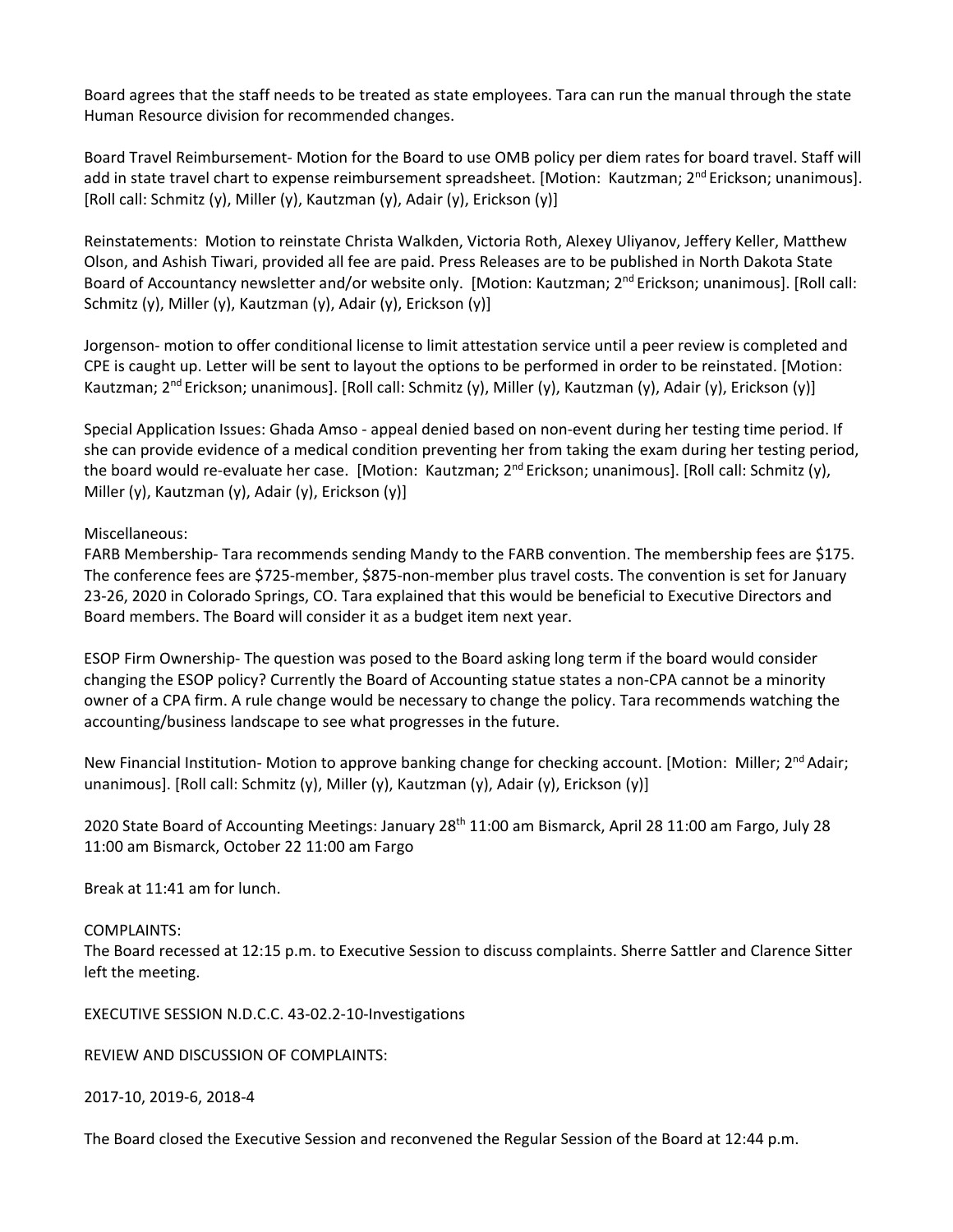# DISCIPLINARY ACTIONS:

2017-10: motion to allow Nicki to continue with original revocation based on the indictment case. [Motion: Erickson; 2nd Adair; unanimous]. [Roll call: Schmitz (y), Miller (y), Kautzman (y), Adair (y), Erickson (y)]

2019-6 Motion to have Tara send a letter to confirm if the CPA plans continues to do attest work. Mike will review the letter before Tara sends it to be sure it states correct accounting language.

2018-4 motion to allow Tara to revise agreement to revoke without publication [Motion: Miler; 2<sup>nd</sup> Kautzman; unanimous]. [Roll call: Schmitz (y), Miller (y), Kautzman (y), Adair (y), Erickson (y)]

 $\frac{1}{\sqrt{2}}$  , and the set of the set of the set of the set of the set of the set of the set of the set of the set of the set of the set of the set of the set of the set of the set of the set of the set of the set of the

Adjourned 12:50 pm.